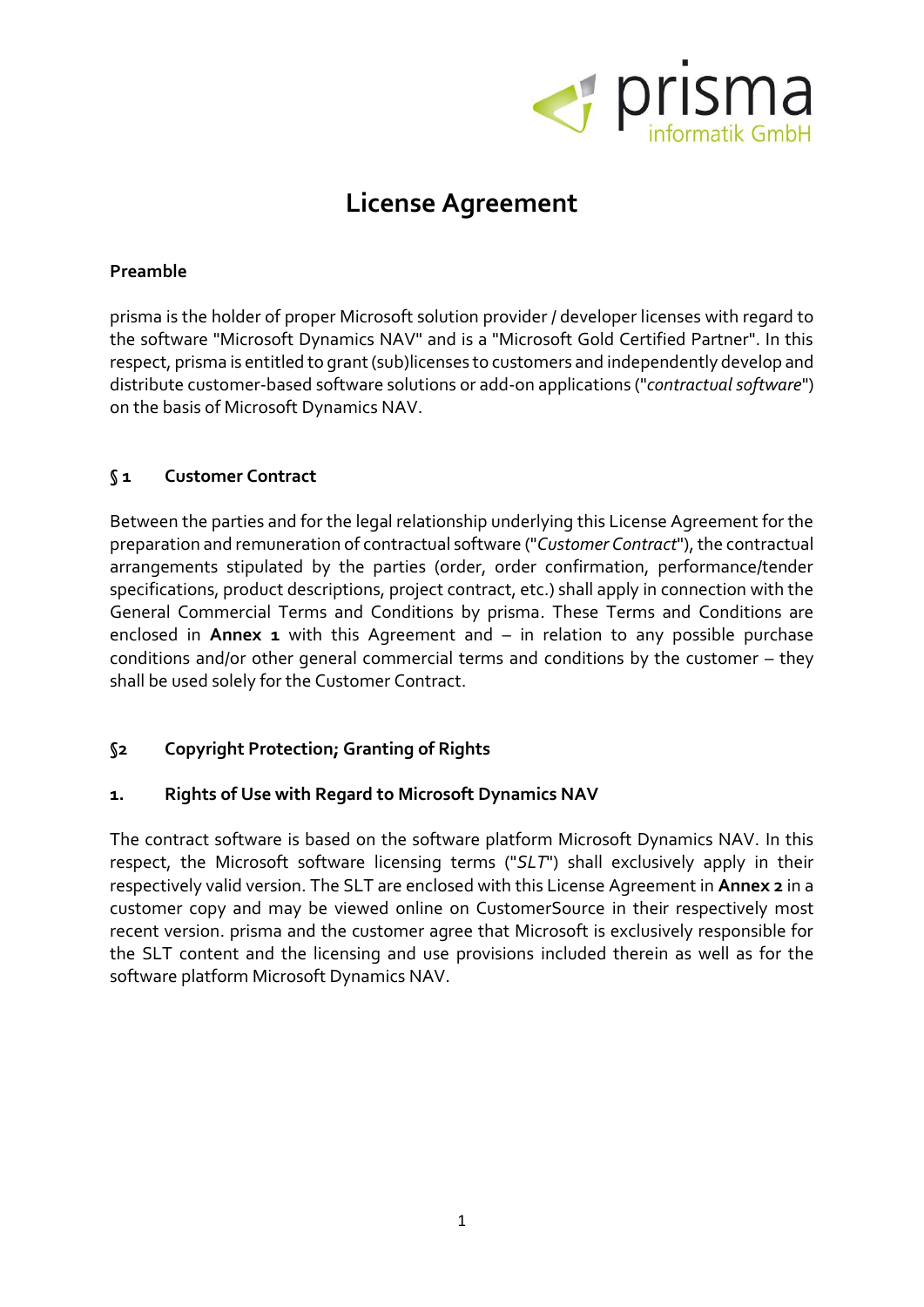

#### **2. Rights of Use with Regard to the Contract Software**

For the contract software customer-specifically developed by prisma in its own responsibility, the following provisions shall apply exclusively:

- **a)** prisma is and shall remain the sole author or developer of the contract software and holder of all related copyrights and industrial property rights.
- **b)** prisma shall hereby grant customer the non-exclusive right of use to utilize the contract software for the customer's own use within the scope of the purpose stipulated in the customer contract, as well as its spatial and objective scope and the period of use.
- **c)** Permissible use shall comprise the installation of the contract software on a computer system being in the customer's actual possession, its loading, its displays, running and storage or backup as well as the intended use of the contract software by the customer. Without prior written consent by prisma, the customer shall not be entitled to transfer the right of use to third parties; sell or rent the contract software; grant sublicenses for it; publicly reproduce the contract software by wire or wirelessly, or make it otherwise available or accessible to third parties for consideration or gratuitously.
- **d)** Users and/or devices by the customer having access to the contract software or using it shall be limited to the number specified in the customer contract. Any use in excess thereof shall be inadmissible. Accordingly, the customer shall be obligated to acquire – prior to use – an adequate number of licenses for Microsoft Dynamics NAV for the maximum number of users and/or devices to be able to have access to the contract software or use it.
- **e)** The customer shall be entitled to make copies of the contract software if this is required, as agreed, for safeguarding the contractual use. If the originals bear a notice referring to copyright protection, the customer shall also affix such notice on the copies made. Serial numbers as well as other features serving as software identification shall not be removed or changed under any circumstances.
- **f)** Any decompilation of the contract software to other code forms as well as other types of reverse engineering of the different types of contract software development or production shall not be permissible without prior written consent by prisma. Removal of any copy protection or similar protective routines shall not be permitted. Sections (§§) 69e and 69d, subsection 2 and 3 of the German copyright law (UrhG) shall remain unaffected.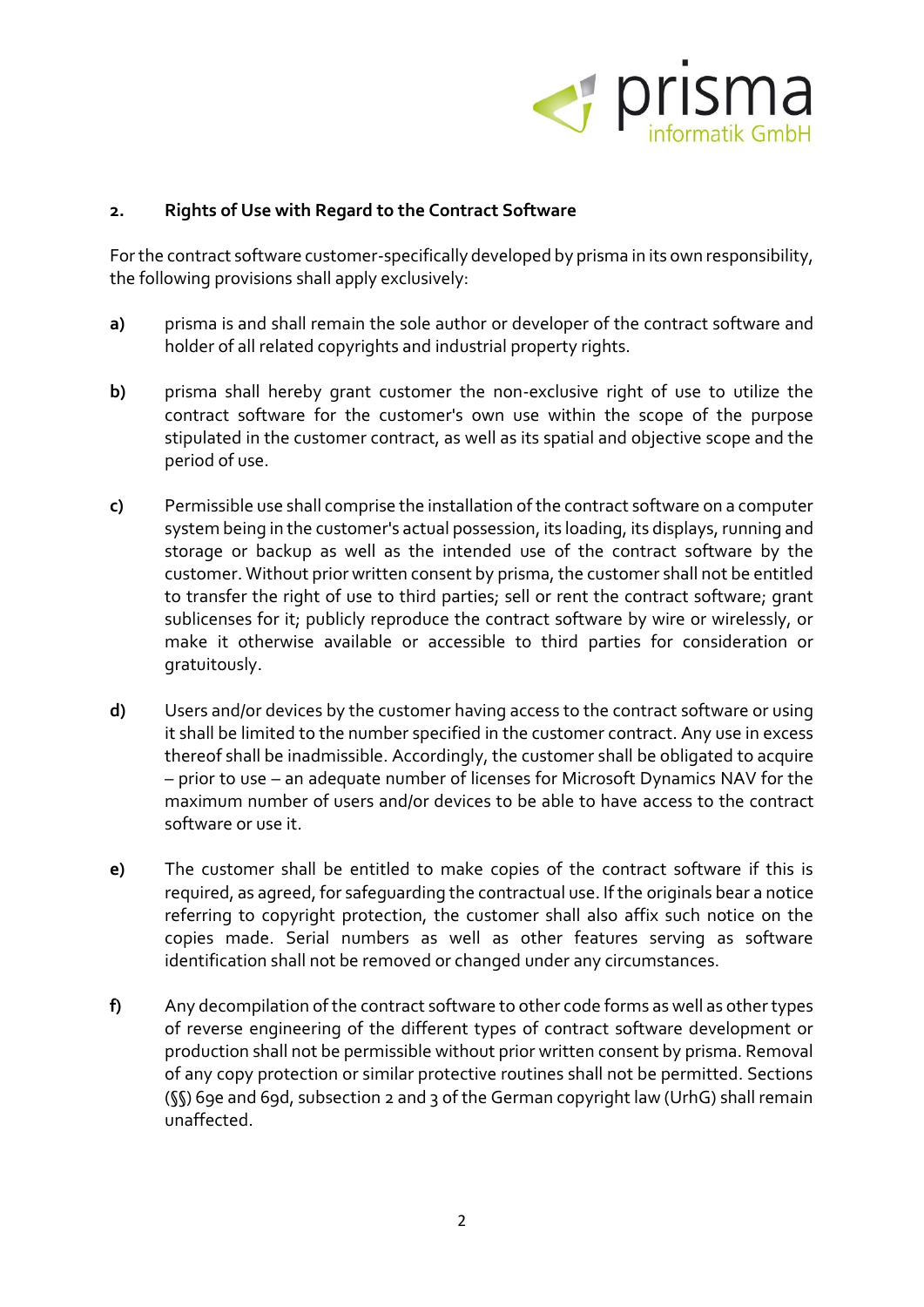

- **g)** The customer's right to editing the contract software shall be limited to maintaining or restoring the stipulated functionality of the contract software.
- **h)** Without the written consent by prisma, use of the contract software within a network or any other multi-station computer system shall not be permitted if this would provide the possibility of simultaneous multiple use of the contract software and if a corresponding use is not the subject matter of the contract or if it breaches letter d).
- **i)** Customer shall impose the obligations above on all persons coming into contact with the contract software.
- **j)** The provisions above shall apply accordingly for the related documentations/materials and supplementations as well as further developments of the contract software by prisma; unless differently stipulated within the scope of the customer contract, supplementations and further developments of the contract software shall not be owed by prisma.

## **§ 3 Safeguards, Right of Audit**

- **1.** By means of suitable measures, the customer shall safequard, to the best of its ability, the contract software as well as the access data for (online) access against any use by unauthorized third parties. In particular, all copies of the contract software as well as the access data shall be safeguarded at a protected location.
- **2.** Upon prisma's request, the customer shall enable prisma to verify the proper use of the contract software, especially in terms of whether the customer uses the contract software qualitatively and quantitatively within the scope of the licenses acquired by it. In this respect, the customer shall provide information for prisma, allow inspection of relevant documents and information material as well as enable a review of the utilized hardware and software environment by prisma or by an expert nominated by prisma. prisma may perform the audit or have it performed at the customer's premises and its regular business hours. prisma shall take care that the customer's business operation will be disturbed as little as possible by the auditing activity on location. If the audit results in an excursion of the acquired number of licenses by more than 2 % or if it shows any other, non-contractual use, the customer shall bear the cost of the audit; otherwise, prisma shall bear the cost.

## **§ 4 Liability by prisma**

- **1.** prisma shall be liable without limitation
	- in case of intent or gross negligence;
	- for injury to life, limb or health;
	- according to the regulations of the product liability law; as well as
	- within the scope of a warranty assumed by prisma.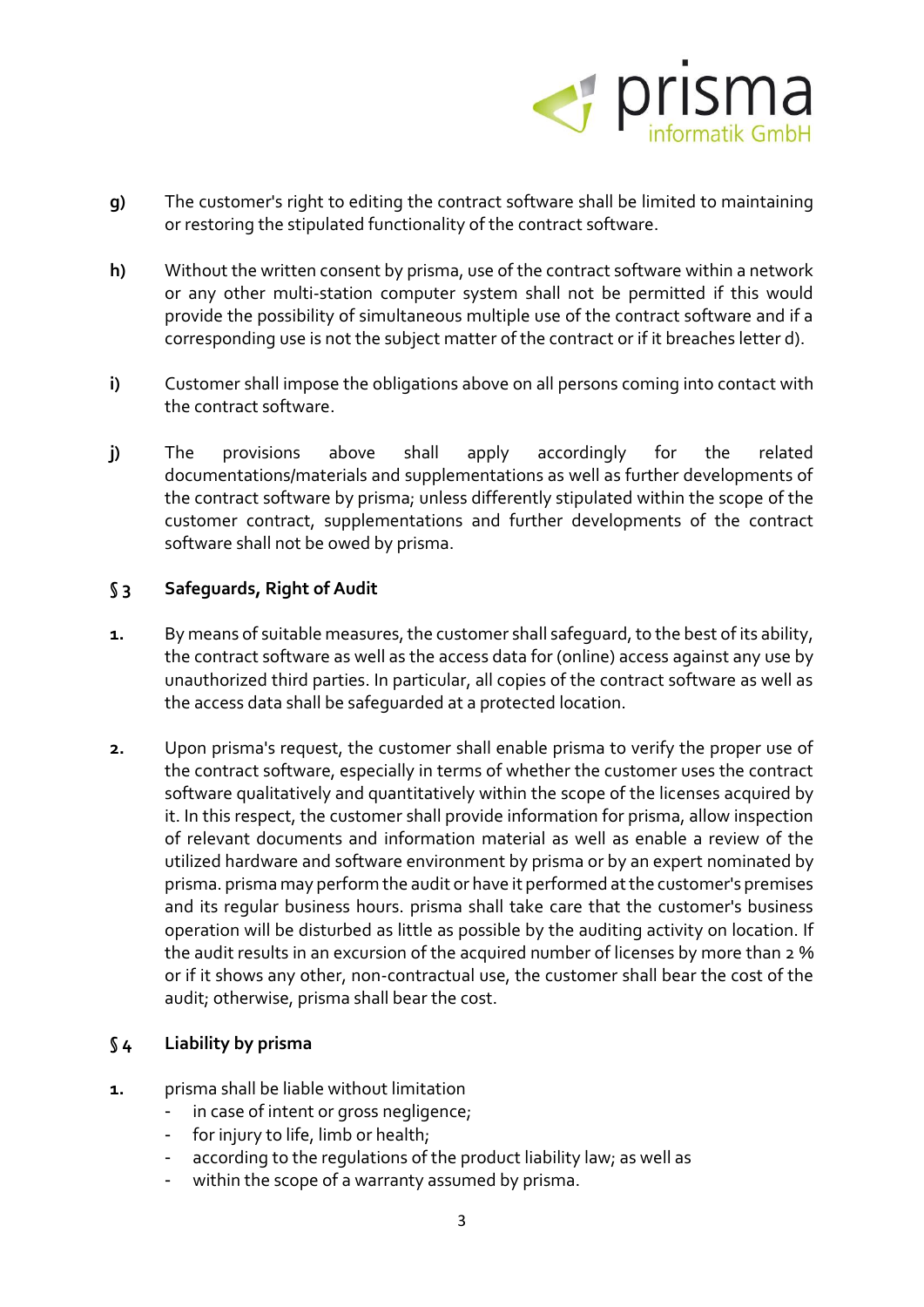

- **2.** In case of the slightly negligent breach of an obligation which is crucial for attainment of the contractual purpose (cardinal obligation), liability by prisma shall be limited in its amount to the damage which is foreseeable and typical according to the type of the transaction or business in question.
- **3.** Any further liability by prisma shall not exist.
- **4.** The above indicated limitation of liability shall also apply for the personal liability of prisma's employees, representatives and business organs or bodies.

## **§ 5 Claims by Third Parties**

- **1.** If third parties claim rights versus the customer with regard to the contract software which are contrary to the software's contractual use, prisma shall take all necessary actions to defend the contract software against the alleged rights by third parties. Customer shall immediately notify prisma in writing about the assertion of such rights by third parties and issue to prisma all powers of attorney and grant prisma all powers which are required to defend the contract software against the asserted rights by third parties.
- **2.** As far as there are defects of title, prisma shall be entitled, at its discretion, to eliminate (i) by means of legitimate actions the rights of third parties which impair the contractual use of the software or (ii) their assertion by the third party; or (iii) to change the contract software in such a way, or replace it, so that it no longer infringes third party rights if and as far as the owed functionality of the contract software is not significantly impaired thereby.

#### **§ 6 Software Escrow**

- **1.** Upon the customer's request, prisma shall be obligated to submit to the customer a binding written offer for the escrow of the contract software or its software codes with a professional provider (escrow agent) at normal market conditions.
- **2.** The customer shall bear all costs of software escrow.

#### **§ 7 CustomerSource; System Support**

**1.** The customer shall be entitled to use Microsoft's CustomerSource in accordance with the contractual agreements. **Annex 3** includes instructions for access and registration with CustomerSource.